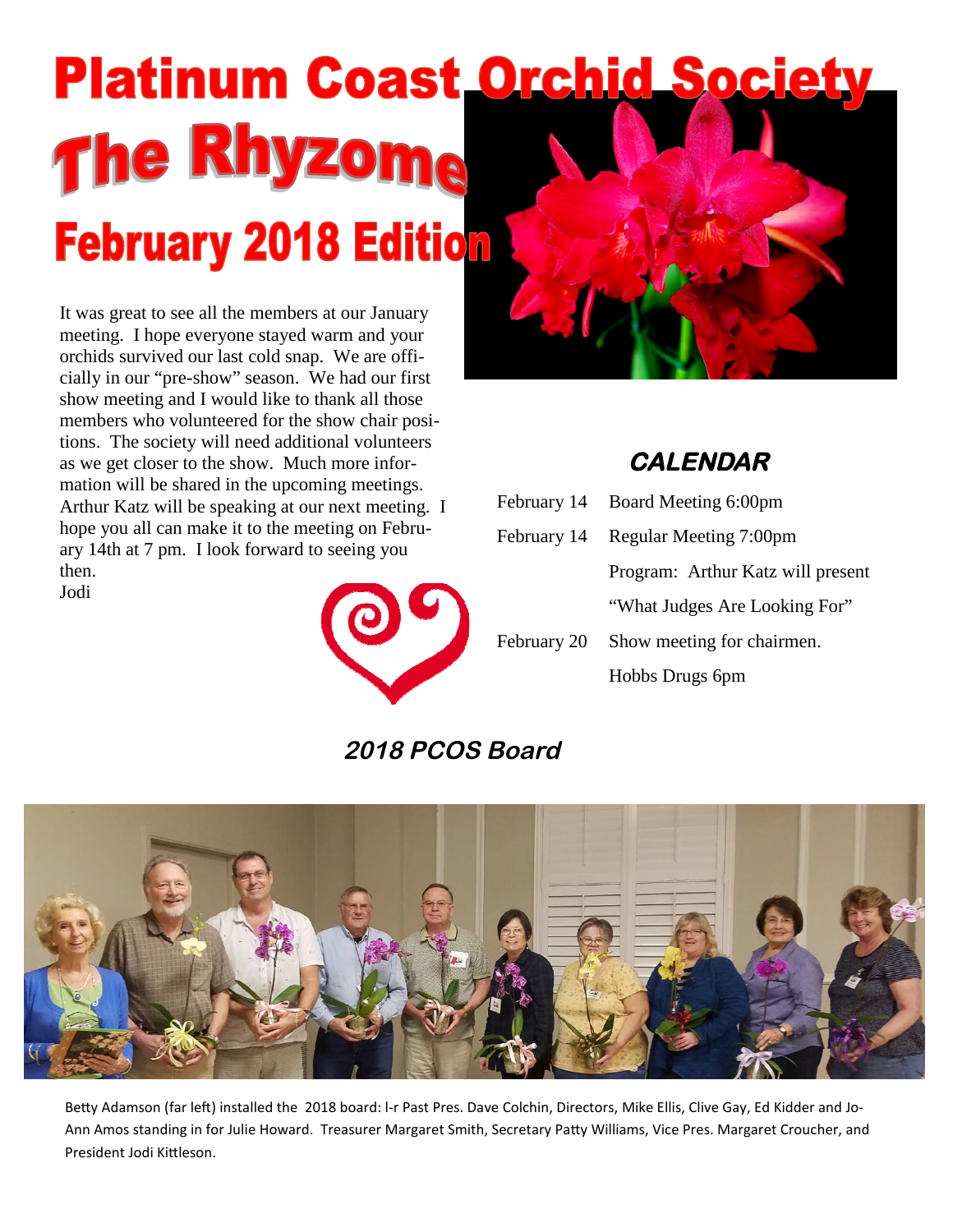## GREAT PLACES FOR MEMBERS TO FIND INFORMATION ON ORCHIDS:

- 1. Programs—Take notes—someday they will make sense.
- 2. AOS Magazine articles. "Orchids" is available at every meeting for check out.
- 3. Members— Ask longtime members about orchids, but realize that your yard and potting choices are key. We all use trial and error to succeed.
- 4. Internet sites—**www.aos.org**—This AOS site has the answer to almost any question.
- **5.** Rambles at members' homes to help you identify the best way to grow your orchids.

PCOS is an affiliate of the **American Orchid Society (AOS).** There's an abundance of information on the AOS website. Please visit www.aos.org for articles, advice on growing orchids, and lots of free information.

Ask Betty Adamson for an application if you're interested in joining.

For all current members, remember that your renewal notice will arrive in the Orchid Magazine prior to your month of renewal.

www.aos.org

## **UPCOMING SHOWS**

- **Feb. 3-4 Venice Area Orchid Society Show Venice Community Center**
- **Feb. 10-11 Boca Raton Orchid Society Show Safe Schools Institute**
- **Feb. 17-18 Port St. Lucie Orchid Show Port St. Lucie Botanical Gardens**

## **We Need YOU!!! A Job for All!!!**

**We still need someone to be in charge of refreshments for the year. Please let Jodi know if you would be willing to do this.**

**Think about all of the places you would like to be during the show. Chairmen will have volunteer recruitment at the March meeting, so make your decisions by then. Here are the possibilities:**

| <b>Wed., May 2nd Noon-?</b> | <b>SET UP</b>           |
|-----------------------------|-------------------------|
| Thurs., May 3rd 8am-8pm     | <b>NICHE SET UP</b>     |
|                             | <b>HELP VENDORS</b>     |
|                             | <b>REGISTRATION</b>     |
|                             | <b>SOCIETY EXHIBIT</b>  |
|                             | <b>BREAKFAST SET UP</b> |
| Fri., May 4th 8-11AM        | <b>CLERK FOR JUDGES</b> |
| May 4th-6th 9am-5pm         | <b>COURTESY BOOTH</b>   |
|                             | <b>TICKET BOOTH</b>     |
|                             | <b>RUNNERS/HELPERS</b>  |
| Sun. May 6th 5pm            | <b>CLEAN UP</b>         |

**Registration requires a good knowledge of orchids, but all other jobs can be done by any member. We hope to see everyone who is available for set up and clean up.**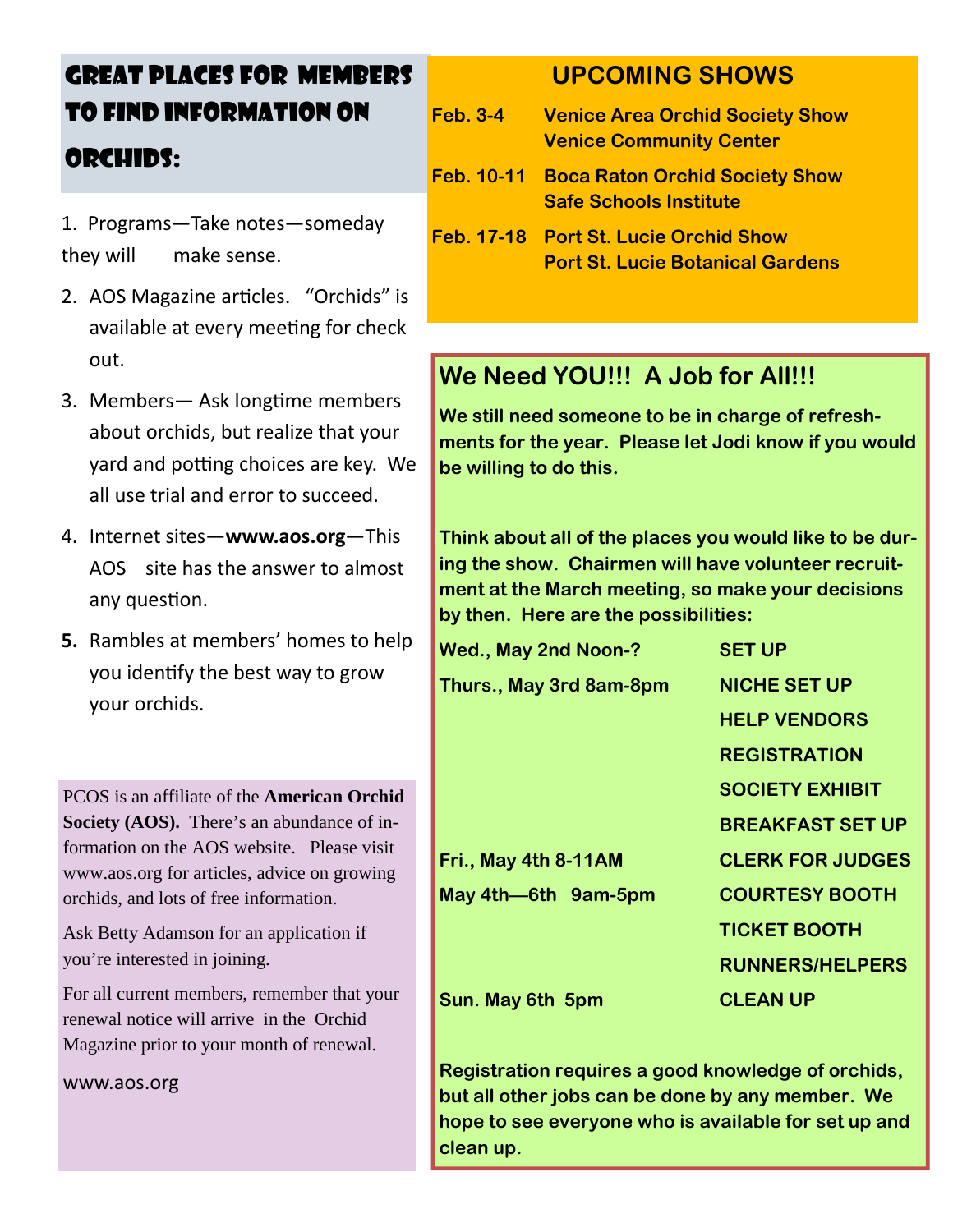## Cold Damage

By Susan Jones

Generally temperatures between 50° and 80° F (10° to 27° C) are ideal for orchids; but occasional brief periods of temperatures above 100 F (38 C) or drops even into the 30s (0 C) will not harm most orchids as long as no frost forms on the leaves. Cold injury includes damage from temperatures above and below freezing. Chill injury is that which is caused by low temperatures above freezing, and freeze injury is damage from temperatures at or below freezing. Frost damage takes place when dew freezes after it has condensed on leaf surfaces if the air temperature drops below freezing.



toms of cold damage.

Necrotic spots on leaves and dry, brown pseudobulbs are symp-

## Plant Response to Cold Temperatures

Consider cold hardiness when adding new orchids for your landscape or collection. This is the measure of the orchid's resistance or ability to adjust to cold stress. The degree of cold hardiness is determined by environmental conditions and the plant's genetic makeup. Some species are always killed by colder temperatures, while others can tolerate short periods of temperatures near freezing.

## Cold Injury Symptoms

Cold injury symptoms usually become visible, not during the cold snap, but some days after exposure to critically low temperatures. The rate at which symptoms develop depends on the severity of the exposure and the conditions in the growing environment afterward. Continued cool temperatures and high humidity after exposure to cold may slow the development of symptoms, while high light intensity and warm temperatures may accelerate symptom development.

*Please visit www.aos.org to read the remainder of this timely article by Susan Jones.*